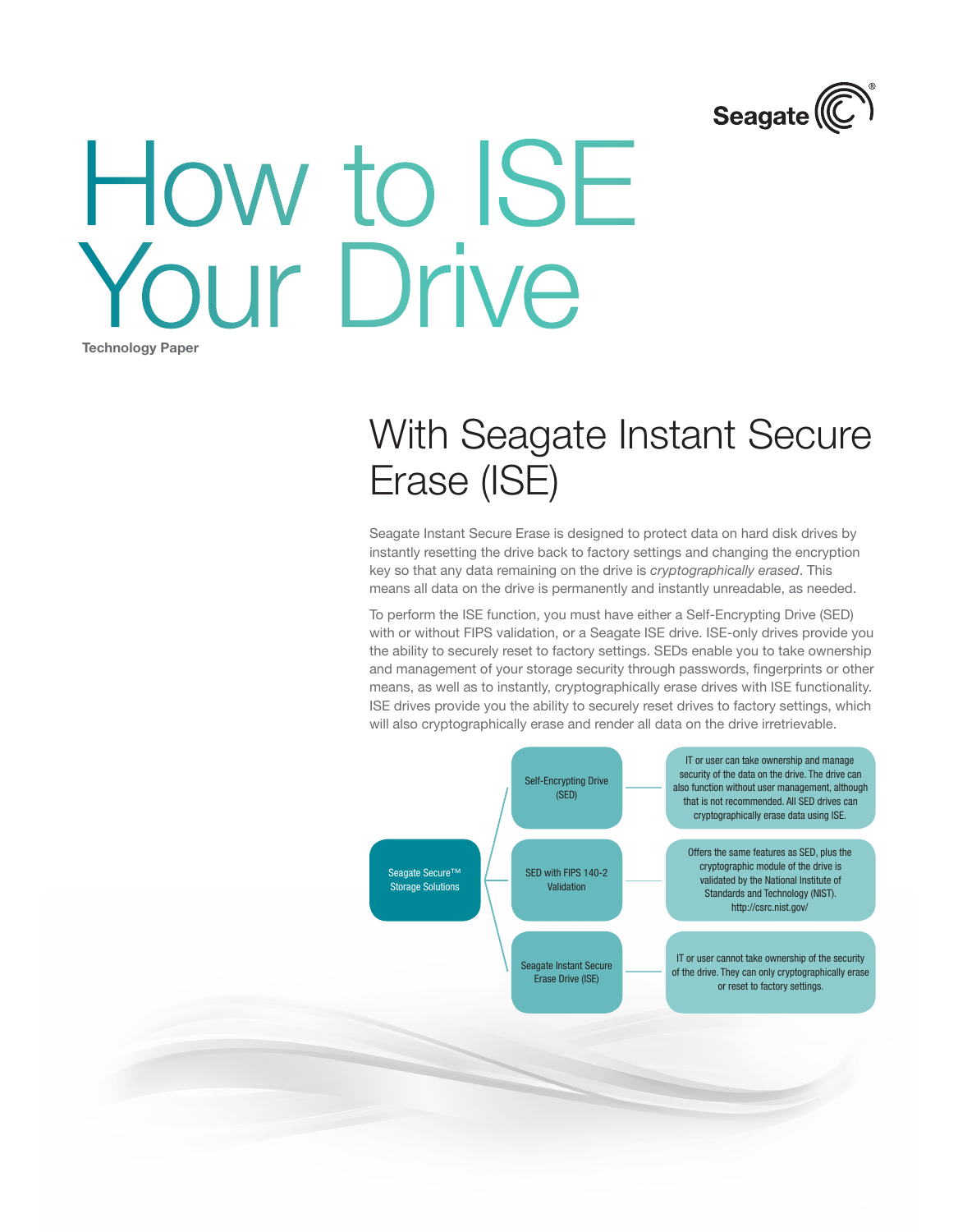## How to ISE Your Drive



#### What You Need to ISE Your Drive

- A Seagate Self-Encrypting Drive with or without FIPS Validation, or a Seagate ISE drive.
- A computer running Windows XP, Vista or Windows 7
- A copy of SeaTools™ for Windows (version 1.2.0.6 or greater), found here: http://www.seagate.com/support/ downloads/seatools
	- 1. Click on the Downloads tab.
	- 2. Under Utilities, click the Select an OS in the SeaTools for Windows box and select your OS from the dropdown menu.
	- 3. Click the Download button.
- A SATA-to-USB cable for laptops, or an internal SATAto-SATA connector if you choose to connect to your motherboard in a desktop environment.

#### Performing an ISE

- 1. Unplug the drive you want to erase from your system and attach it to a computer using a SATA-to-USB cable. Note: SeaTools will not allow you to execute an ISE on your boot drive.
- 2. Install the *SeaTools for Windows* application by doubleclicking the installer. Follow the prompts. You may be asked to install Microsoft .NET 4.0 if not already installed on your system. This download is available on the Microsoft website. The SeaTools installer will continue to guide you through the installation process.

Select the SeaTools application listed in the Applications menu. As it is loading, accept the ability to make changes to your computer and accept the license agreement.

There is more information on the SeaTools application and prerequisites on the SeaTools site (http://www.seagate. com/support/downloads/seatools/) and under the Downloads tab.

- 3. Select the SED or ISE drive by serial number. WARNING: You are making completely unreadable all data on the drive, so make sure you select the correct drive. By default, SeaTools will not allow you to erase your primary or boot drive.
- 4. Select the *Basic Tests* tab and scroll down to *Advanced Tests*. This will bring up a warning box asking you to confirm your request by pressing the F8 key. WARNING: Advanced Tests are functions that could delete all the data on your disk drive. Seagate Technology LLC is not responsible for lost user data. If you are certain you have selected the correct drive, press the F8 key.



5. Select the *Advanced Tests* menu, then select *SED Crypto Erase* for both SED and ISE drives. If you do not see this option, verify that you have an SED. Note: If you do not have an SED or ISE drive, you may choose *Full Erase (SATA)*, and SeaTools will perform a write of zeros across the entire drive to eliminate data. This process can take several hours depending on the drive size.